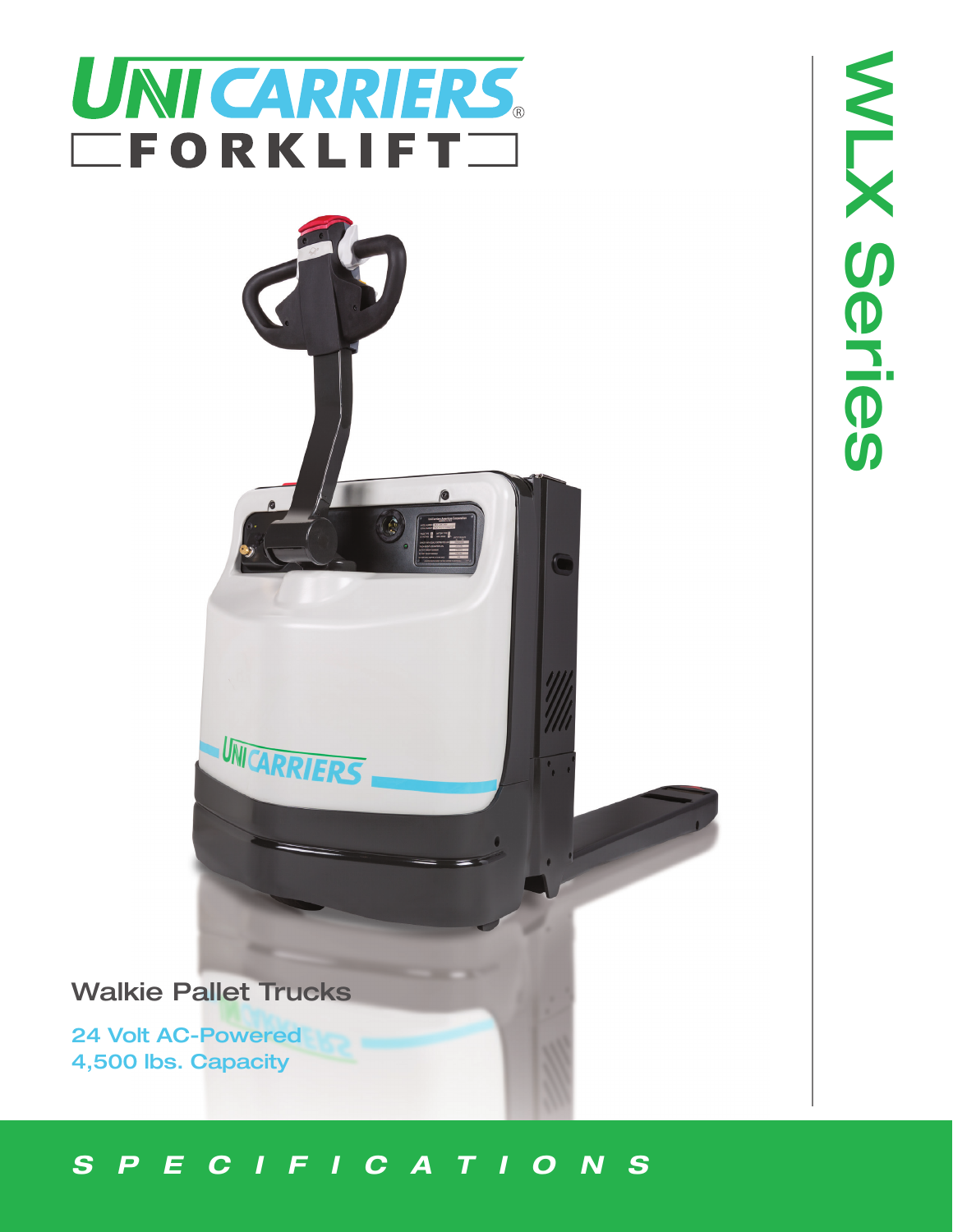# **MAIN TRUCK SPECIFICATIONS**

|                        | $\mathbf{1}$   | Manufacturer's Name             |                                |               | <b>UniCarriers</b>                | <b>UniCarriers</b>                |  |  |
|------------------------|----------------|---------------------------------|--------------------------------|---------------|-----------------------------------|-----------------------------------|--|--|
| <b>CHARACTERISTICS</b> | $\overline{2}$ | Model                           | Model designation              |               | <b>WLX45S(E)</b>                  | <b>WLX45G(E)</b>                  |  |  |
|                        | 3              |                                 | Long model code                |               | <b>WLXT2W7S22V(E)</b>             | <b>WLXT2W7G22V(E)</b>             |  |  |
|                        | $\overline{4}$ | <b>Rated Load Capacity</b>      | Equally distributed load       | $lb$ (kg)     | 4500 (2040)                       | 4500 (2040)                       |  |  |
|                        | 5              | Power Type                      | Electric                       | volt          | 24                                | 24                                |  |  |
|                        | 6              | Operator Type                   |                                |               | Walkie                            | Walkie                            |  |  |
|                        | $\overline{7}$ | <b>Tire Type</b>                | Drive tire                     |               | Solid Rubber                      | Solid Rubber                      |  |  |
|                        | 8              |                                 | <b>Load Wheels</b>             |               | Poly                              | Poly                              |  |  |
|                        | 9              | Wheels                          | Drive/load                     | $(x=driven)$  | 1x/2                              | 1x/2                              |  |  |
| <b>FORKS</b>           | 10             | Size                            | Outside spread (standard)      | in $(mm)$     | 26.4 (670)                        | 26.4 (670)                        |  |  |
|                        | 11             | Height                          | Raised position                | in $(mm)$     | 9.2(235)                          | 9.2(235)                          |  |  |
|                        | 12             |                                 | Lowered position               | in $(mm)$     | 3.3(83)                           | 3.3(83)                           |  |  |
|                        | 13             | <b>Individual Width</b>         | Width / thickness (max.)       | in $(mm)$     | 6.7(170)/3.1(78)                  | 6.7(170)/3.1(78)                  |  |  |
| <b>DIMENSIONS</b>      | 14             | <b>Overall Dimensions</b>       | Head length                    | in $(mm)$     | 21.1 (535)                        | 22.4 (569)                        |  |  |
|                        | 15             | Width                           | Chassis                        | in $(mm)$     | 28.3 (720)                        | 28.3 (720)                        |  |  |
|                        | 16             | Tires / Wheels                  | Drive tire - diameter x width  | in $(mm)$     | 10 x 4 (254 x 102)                | $10 \times 4 (254 \times 102)$    |  |  |
|                        | 17             |                                 | Load wheels - diameter x width | in $(mm)$     | $3.25 \times 4.5 (83 \times 114)$ | $3.25 \times 4.5 (83 \times 114)$ |  |  |
| PERFORMANCE            | 18             | Speed - Travel                  | No load                        | mph (kph)     | 3.7(6)                            | 3.7(6)                            |  |  |
|                        | 19             |                                 | Full load                      | mph (kph)     | 3.7(6)                            | 3.7(6)                            |  |  |
|                        | 20             | Speed - Lift                    | No load                        | sec           | 2.4                               | 2.4                               |  |  |
|                        | 21             |                                 | Full load                      | sec           | 3.5                               | 3.5                               |  |  |
|                        | 22             | Gradeability                    | Maximum                        | $\frac{0}{0}$ | 10%                               | 10%                               |  |  |
| BATTERY                | 23             | <b>Battery Compartment Size</b> | Width $(x)$ x Height $(z)$     | in $(mm)$     | 27 x 24.5 (685 x 622)             | 27 x 24.5 (685 x 622)             |  |  |
|                        | 24             |                                 | Length $(y)$                   | in $(mm)$     | 7.8 (197)                         | 9.1(231)                          |  |  |
|                        | 25             | Amp Hr Capacity                 | $Max(6-hr)$                    | Ah            | 300                               | 300                               |  |  |
|                        | 26             | Weight                          | Min / Max                      | $lb$ (kg)     | 320 / 610 (145 / 275)             | 320 / 610 (145 / 275)             |  |  |
|                        | 27             | Lead Length                     | Position "B"                   | in $(mm)$     | 20 (508)                          | 20 (508)                          |  |  |
|                        | 28             | Connector                       |                                | type          | SB-175 Red                        | <b>SB-175 Red</b>                 |  |  |

### FORK AND AISLE SPECIFICATIONS

### WLX45S - 7.8" (197mm) Battery Box WLX45SE - 7.8" (197mm) Battery Box U.L. 'EE'

|                       |    |                                          | <b>Single Pallet</b>                 |           |             |             |             |             |             |             |
|-----------------------|----|------------------------------------------|--------------------------------------|-----------|-------------|-------------|-------------|-------------|-------------|-------------|
| <b>SPECIFICATIONS</b> | 29 | Fork Length                              | Nominal                              | in $(mm)$ | 32 (810)    | 36 (915)    | 42 (1065)   | 48 (1220)   | 54 (1370)   | 60 (1525)   |
|                       | 30 |                                          | Actual                               | in $(mm)$ | 29.2 (742)  | 33.1 (842)  | 39.2 (997)  | 45.2 (1147) | 51.3 (1302) | 57.2 (1452) |
|                       | 31 | Overall Truck Length                     |                                      | in (mm)   | 50.3 (1278) | 54.2 (1378) | 60.3 (770)  | 66.2 (1683) | 72.4 (1838) | 78.3 (1988) |
|                       | 32 | Face of Forks to Center                  | Forks raised                         | in $(mm)$ | 20.3(515)   | 24.2 (615)  | 30.3 (770)  | 36.2 (920)  | 42.3 (1075) | 48.2 (1225) |
|                       | 33 | of Load Wheel                            | Forks lowered                        | in $(mm)$ | 23.1 (587)  | 27.0 (687)  | 33.1 (842)  | 39.0 (992)  | 45.2 (1147) | 51.0 (1297) |
|                       | 34 | Center of Load Wheel                     | Forks raised                         | in $(mm)$ | 8.9(227)    | 8.9 (227)   | 8.9(227)    | 8.9 (227)   | 8.9 (227)   | 8.9 (227)   |
|                       | 35 | to Tip of Forks                          | Forks lowered                        | in $(mm)$ | 6.1(155)    | 6.1(155)    | 6.1(155)    | 6.1(155)    | 6.1(155)    | 6.1(155)    |
|                       | 36 | Wheelbase                                | Forks raised                         | in $(mm)$ | 35.3 (896)  | 39.2 (996)  | 45.3 (1151) | 51.2 (1301) | 57.3 (1456) | 63.2 (1606) |
|                       | 37 |                                          | Forks lowered                        | in $(mm)$ | 38.1 (968)  | 42.0 (1068) | 48.1 (1223) | 54.1 (1373) | 60.2 (1528) | 66.1 (1678) |
|                       | 38 | Grade Clearance                          | Approach angle (chassis)             | %         | 60.1        | 60.1        | 60.1        | 60.1        | 60.1        | 60.1        |
|                       | 39 |                                          | Breakover angle <sup>1</sup>         | %         | 66.4        | 58.2        | 49.0        | 42.4        | 37.4        | 33.5        |
|                       | 40 |                                          | Departure angle (forks) <sup>1</sup> | %         | 44.5        | 44.5        | 44.5        | 44.5        | 44.5        | 44.5        |
|                       | 41 | Turning Radius <sup>2</sup>              |                                      | in $(mm)$ | 43.5 (1104) | 47.4 (1204) | 53.5 (1359) | 59.4 (1509) | 65.5 (1664) | 71.4 (1813) |
|                       | 42 | Right Angle Stacking Aisle <sup>3</sup>  | 40" Load Width                       | in $(mm)$ | 51.7 (1314) | 55.7 (1415) | 61.7 (1568) | 67.7 (1720) | 73.7 (1873) | 79.7 (2025) |
|                       | 43 | 90° Equal Intersecting Area <sup>3</sup> | 40" Load Width                       | in $(mm)$ | 45.7 (1161) | 51.8 (1317) | 55.0 (1398) | 58.1 (1476) | 61.6 (1566) | 63.7 (1619) |
|                       | 44 | <b>Truck Weight</b>                      | No load, without battery             | $Ib$ (kg) | 621 (282)   | 631 (286)   | 645 (292)   | 658 (298)   | 673 (305)   | 686 (311)   |

<sup>1</sup> Forks raised. Includes pallet underhang.

<sup>2</sup> Forks raised with handle vertical and rotated 90°. For forks lowered, add 2.8" (72mm).

<sup>3</sup> Add 6-8" (152-203mm) for ease of operation. Includes 1" (25mm) of clearance.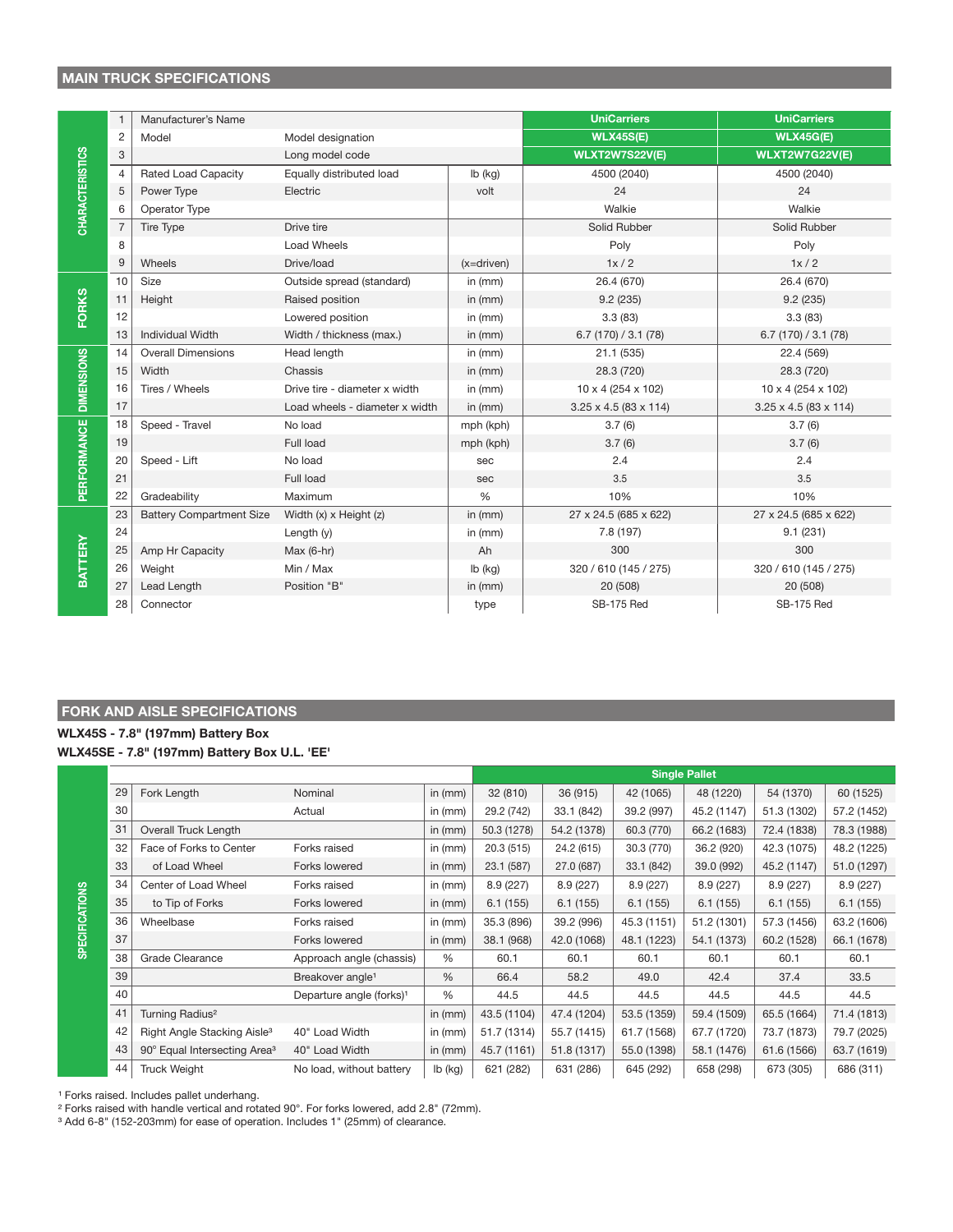

**Adjustable Battery Retainers** 



### FORK AND AISLE SPECIFICATIONS

### WLX45G - 9.1" (231mm) Battery Box WLX45GE - 9.1" (231mm) Battery Box U.L. 'EE'

|                       |    |                                          |                                      |               | <b>Single Pallet</b> |             |             |             |             |             |
|-----------------------|----|------------------------------------------|--------------------------------------|---------------|----------------------|-------------|-------------|-------------|-------------|-------------|
|                       | 29 | Fork Length                              | Nominal                              | in $(mm)$     | 32 (810)             | 36 (915)    | 42 (1065)   | 48 (1220)   | 54 (1370)   | 60 (1525)   |
|                       | 30 |                                          | Actual                               | in $(mm)$     | 29.2 (742)           | 33.1 (842)  | 39.2 (997)  | 45.2 (1147) | 51.3 (1302) | 57.2 (1452) |
|                       | 31 | <b>Overall Truck Length</b>              |                                      | in $(mm)$     | 51.6 (1312)          | 55.6 (1412) | 61.7 (1567) | 67.6 (1717) | 73.7 (1872) | 79.6 (2022) |
|                       | 32 | Face of Forks to Center                  | Forks raised                         | in $(mm)$     | 20.3 (515)           | 24.2 (615)  | 30.3 (770)  | 36.2 (920)  | 42.3 (1075) | 48.2 (1225) |
|                       | 33 | of Load Wheel                            | Forks lowered                        | in $(mm)$     | 23.1 (587)           | 27.0 (687)  | 33.1 (842)  | 39.0 (992)  | 45.2 (1147) | 51.0 (1297) |
| <b>SPECIFICATIONS</b> | 34 | Center of Load Wheel                     | Forks raised                         | in $(mm)$     | 8.9(227)             | 8.9(227)    | 8.9(227)    | 8.9(227)    | 8.9(227)    | 8.9 (227)   |
|                       | 35 | to Tip of Forks                          | Forks lowered                        | in $(mm)$     | 6.1(155)             | 6.1(155)    | 6.1(155)    | 6.1(155)    | 6.1(155)    | 6.1(155)    |
|                       | 36 | Wheelbase                                | Forks raised                         | in $(mm)$     | 36.3 (930)           | 40.5 (1030) | 46.7 (1185) | 52.6 (1335) | 58.7 (1490) | 64.3 (1640) |
|                       | 37 |                                          | Forks lowered                        | in $(mm)$     | 39.4 (1002)          | 43.4 (1102) | 49.5 (1257) | 55.4 (1407) | 61.5 (1562) | 67.4 (1712) |
|                       | 38 | Grade Clearance                          | Approach angle (chassis)             | %             | 60.1                 | 60.1        | 60.1        | 60.1        | 60.1        | 60.1        |
|                       | 39 |                                          | Breakover angle <sup>1</sup>         | $\frac{0}{6}$ | 62.5                 | 55.9        | 47.3        | 41.2        | 36.4        | 32.7        |
|                       | 40 |                                          | Departure angle (forks) <sup>1</sup> | %             | 44.5                 | 44.5        | 44.5        | 44.5        | 44.5        | 44.5        |
|                       | 41 | Turning Radius <sup>2</sup>              |                                      | in $(mm)$     | 44.8 (1138)          | 48.7 (1238) | 54.8 (1393) | 60.7 (1543) | 66.8 (1698) | 72.7 (1848) |
|                       | 42 | Right Angle Stacking Aisle <sup>3</sup>  | 40" Load Width                       | in $(mm)$     | 53.0 (1348)          | 56.9 (1446) | 63.1 (1602) | 69.0 (1754) | 75.1 (1907) | 81.1 (2059) |
|                       | 43 | 90° Equal Intersecting Area <sup>3</sup> | 40" Load Width                       | in $(mm)$     | 49.8 (1265)          | 51.1 (1299) | 54.3 (1380) | 57.4 (1459) | 61.3 (1558) | 65.2 (1655) |
|                       | 44 | <b>Truck Weight</b>                      | No load, without battery             | lb (kg)       | 630 (286)            | 640 (290)   | 654 (297)   | 667 (303)   | 681 (309)   | 695 (315)   |

<sup>1</sup> Forks raised. Includes pallet underhang.

<sup>2</sup> Forks raised with handle vertical and rotated 90°. For forks lowered, add 2.8" (72mm).

<sup>3</sup> Add 6-8" (152-203mm) for ease of operation. Includes 1" (25mm) of clearance.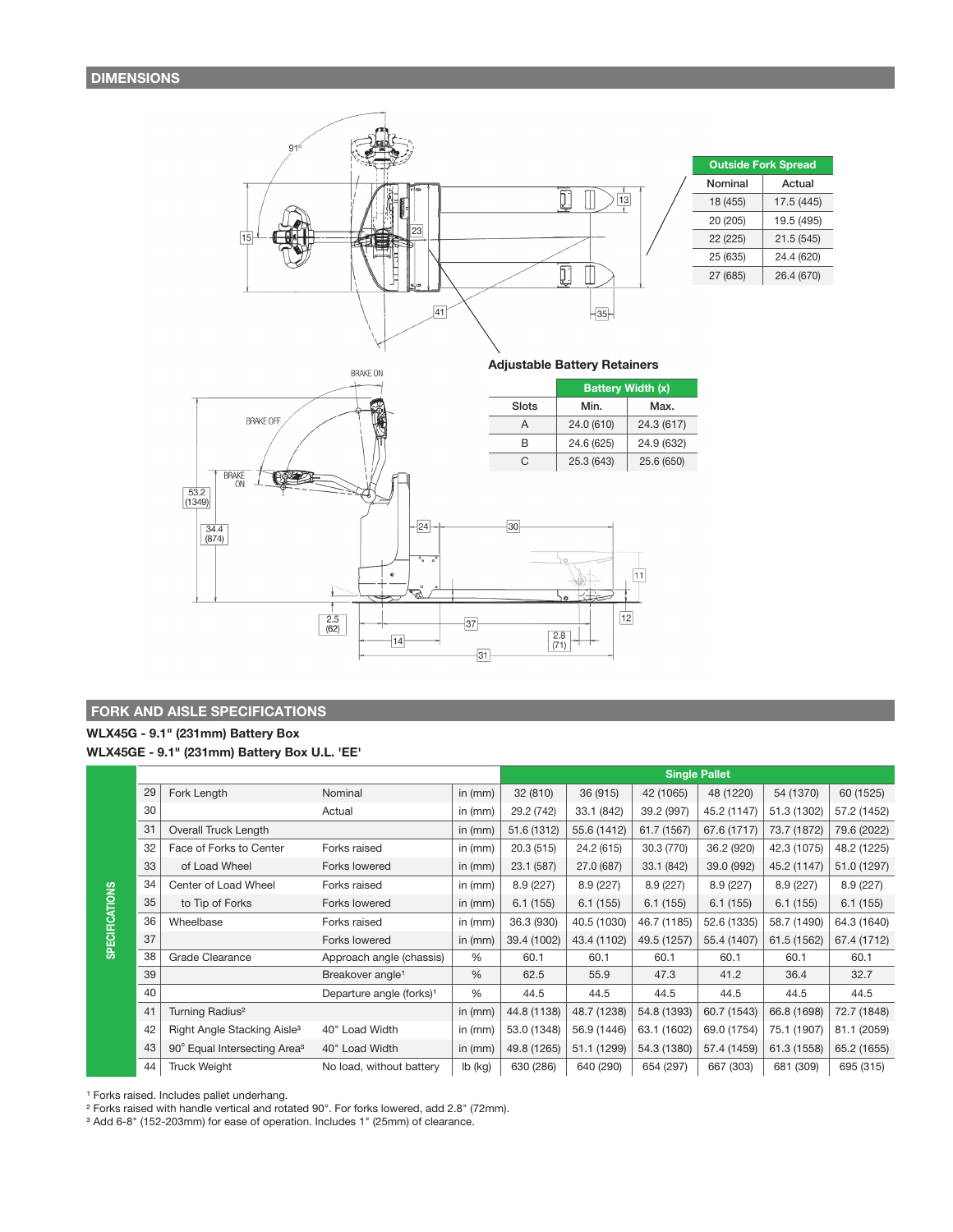# **RUGGED RELIABILITY**

### **Robust Fork Assembly**

- High Strength Forks
	- C-channel, one-piece stamped steel forks offers high strength for handling heavy loads and feature reinforced tips for increased durability.
- Proven Push Rod Design
	- UniCarriers' push rod linkage design allows the rods to remain within the envelope of the forks, protecting the rods and linkages, resulting in increased uptime.
	- Push-type linkage design achieves full 5.9" of lift, yielding greater under-clearance for traversing dock plates, dock boards, ramp crowns or uneven floors.

### **Durable Design**

- Robust Frame
	- Thick, reinforced stamped steel outer bumper provides robust protection for enhanced durability and is easily replaceable if damaged.
	- Rugged, one-piece polycarbonate component cover won't dent or rust providing maximum component life. Easily removable design affords easy access to major components, reducing maintenance for increased uptime.
- Rugged Drive System
	- Heavy duty, 1.5 kW high output AC drive motor mounted directly to the gear housing provides high starting torque.
	- Stationary and vertically mounted brushless motor eliminates cable flexing and means no brushes to replace reducing potential component wear for reduced maintenance. Motor and controller feature thermal protection system to slow or shut down truck in response to high operating temperatures for reduced maintenance.
	- Large 10" x 4" pressed-on rubber drive tire provides improved traction and braking. Allows for smooth travel when traversing bumps and dock plates, easing operation and reducing service.
- Strong Control Handle
	- Fiberglass reinforced plastic composite handle provides high strength and reduced weight for dependable operation.
	- Non-contact, Hall Effect sensors, with no mechanical switches or potentiometers to wear out, simplify maintenance and increase reliability and uptime.

#### **Environmental Protection**

- Protected Components
	- Fully enclosed, IP65 rated main controller and electronic unit in the control handle protect against dirt and moisture, for enhanced durability and increased uptime.
	- Sealed wire harness connectors protect against dust, moisture, and corrosion for increased uptime. WLX is designed for reliable operation in multiple environments including wet rooms and coolers down to -4 $\mathrm{P}F$  (-20 $\mathrm{C}O$ ).
	- Electronic horn resists corrosion providing extended component life. Powder coat paint offers a durable, scratch resistant finish for enhanced frame protection.

#### Powerful Hydraulic System

### • Fast Lift Speeds

Hydraulic system features integrated heavy duty 2.1 kW motor and high capacity pump, providing industry leading lift speeds. Controller managed hydraulic pump eliminates need for a lift limit switch.

#### **Powerful Hydraulic System (Continued)**

- Durable Design
	- Integral lift cylinder casted directly into the central iron frame provides a durable, resilient lift system for extended cylinder life with reduced frame length, enhancing maneuverability.
- Lift cylinder is chrome plated for enhanced wear and corrosion resistance for high durability and long component life.

### **CONFIDENT CONTROL**

#### **Compactness**

- Compact Frame
	- Short power unit length provides maximum maneuverability required in congested or tight operating areas for increased productivity.
	- Low profile chassis provides the operator full view of the fork tips for improved pallet approach positioning or exiting, especially in tight areas.

#### **Maneuverability**

- Effortless Pallet Entry/Exit
	- Tapered fork tip and convex fork slide enhance pallet entry/ exit by smoothly gliding into pallets, even at sharp angles. Allows for easy operation and reduced product damage.
	- Pallet exit runners (fork slides) are strategically designed and placed to permit smooth pallet exit without the use of rollers.
- Tight Turning Radius
	- Industry leading tight turning radius provides increased productivity through ease of use and improved pinwheeling inside a trailer. A full 180° steering range and short chassis length enables precise operation in restricted spaces.
- Tiller-Up Drive
	- Standard tiller-up drive switch overrides the brake and engages a slower creep speed allowing operation with the handle in the vertical position for precise load positioning. Tiller-Up Drive combined with the compact frame and contoured forks ease pinwheel turning for increased productivity during right angle stacking inside trailers.
- Enhanced Stability

Wide mounted skid bars provide additional stability and are reversible/replaceable for low operating costs. Optional caster wheels, connected by a torsion bar, evenly distribute spring forces to provide exceptional stability and operation over uneven floors and docks for more confident operation.

#### **Security**

- Safety Reverse Switch
	- Large safety reverse switch on top of the handle automatically reverses truck travel to provide increased operator security.
- Wide Horn Switch
	- Extra wide horn switch provides effortless fingertip activation for enhanced operation and security without removing the operators hand from the travel controls.
- High/Low Speed Switch
	- A Rabbit/Turtle switch for high/low speed selection, allows the operator to select travel speed based on the operating area, providing greater operator confidence and control.
- Ramp Hold
	- Ramp hold feature minimizes unexpected travel when stopped on a slope, providing enhanced security.
- Automatic Parking Brake
	- For enhanced security, the spring applied/electronically released automatic parking brake activates when the truck is stationary and the speed control is released. An optional Drive/Tow brake release switch is available to release the brake for manual movement of a truck with a rundown battery.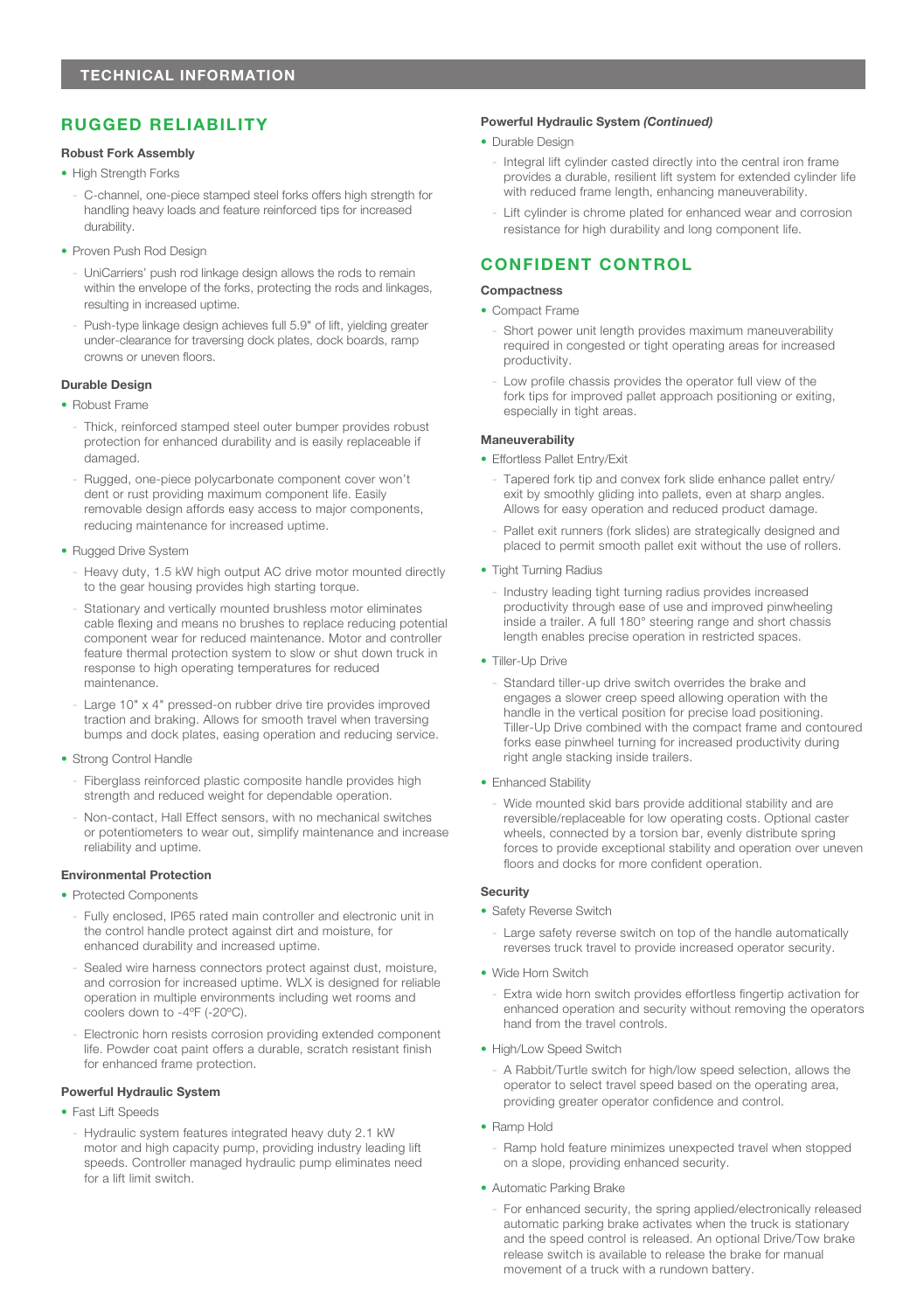### **STANDARD EQUIPMENT**

- 24-volt electrical system
- Brushless AC drive motor and DC pump motor
- Electronic motor controller system with AC inverter
- CAN-bus communications
- Chill storage conditioning down to -4°F (-20°C)
- Programmable performance characteristics
- Ergonomic control handle with thumb or fingertip actuated rotary travel and directional controls
- Fingertip control of electronic lift, lower, and horn buttons
- Electric horn
- Multi-function digital indicator
	- Battery discharge indicator with lift interrupt
	- Hour meter gauge: traction, lift, combined traction & lift
- On/off key switch
- Large reversing switch in handle
- SB-175 red battery connector
- 27" wide outside fork spread
- 48" long fork length (nominal) [45.2" (actual)]
- Full 5.9" of lift provides 9.2" raised fork height
- Rubber drive tire: 10" x 4" with string guard
- Poly load wheels:  $3\frac{1}{4}$  x 4.5" with string guards
- Regenerative braking
- Spring applied/electronically released brake system
- Sealed switches and controller for wet and cooler applications<sup>1</sup>
- Return oil filter in hydraulic system
- Motor and controller thermal protection
- Powder-coat paint finish

### OPTIONAL EQUIPMENT

- $\bullet$  18", 20", 22", 25" outside fork spread
- 32", 36", 42", 54", 60" long forks (nominal)
- Torsion bar casters
- U.L. Rated "E", or "EE" models
- Battery packs:
	- Wet cell, 160Ah with swing-out upper trays
	- Maintenance free, 195 Ah battery with fixed trays
- On-board 25Amp sealed battery charger
- SB175 Gray battery connector
- Drive/tow switch for parking brake release
- Magnetic mount convenience tray for use with battery packs
- Adjustable lift height from 4.7"-5.9" with lift cutout switch
- On/off toggle switch
- 48", 60", or 72" high load backrest
- Travel alarm
- Non-marking rubber, traction treaded rubber, flat poly or siped poly drive tire options
- Anti-static ground strap (standard on "EE" rated models)

<sup>1</sup> Does not protect against high pressure water spray.